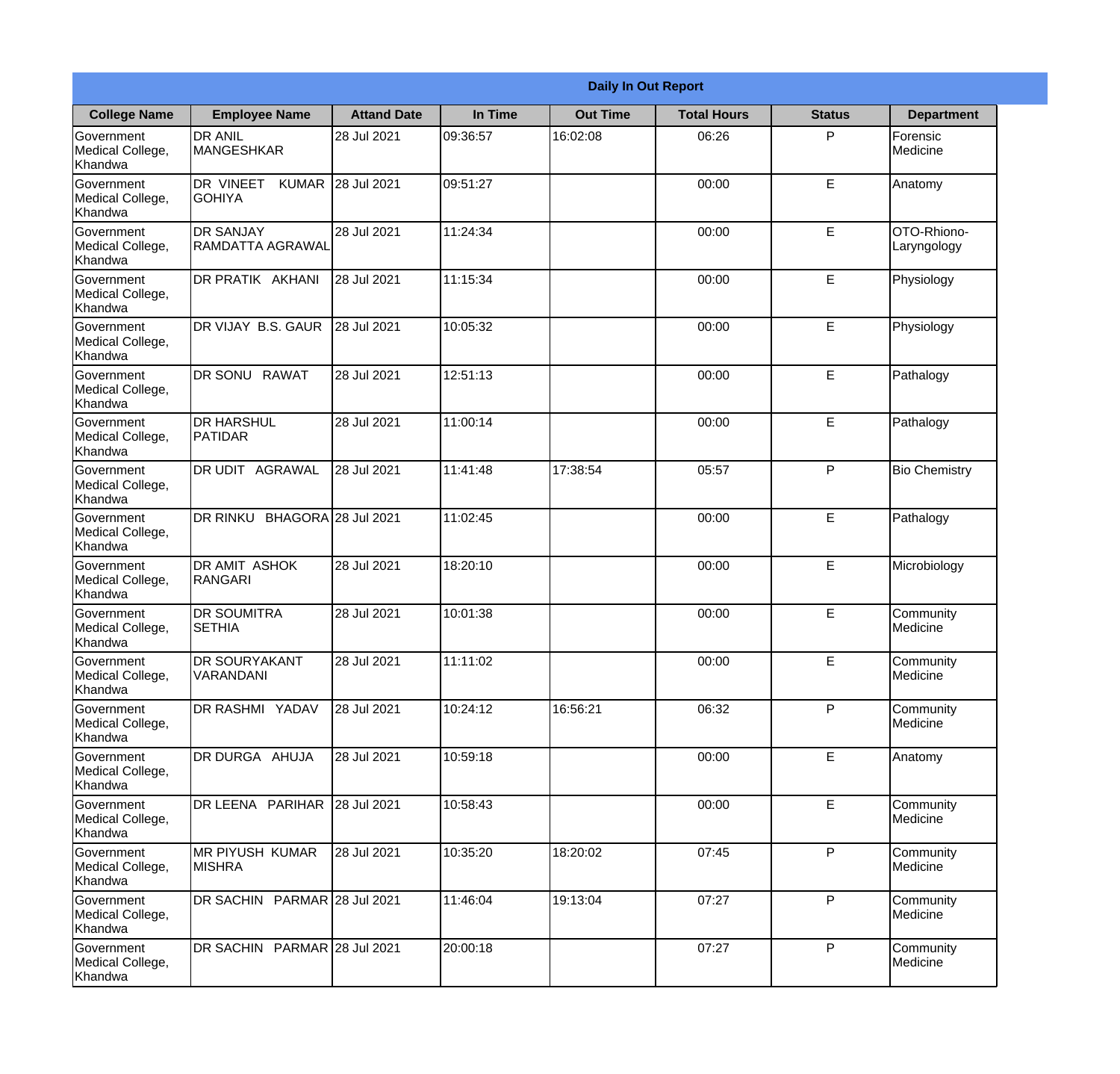| <b>Designation</b>                  | <b>Category</b>      |
|-------------------------------------|----------------------|
| <b>Assistant Professor</b>          | Para Clinical        |
| Professor                           | <b>Non Clinical</b>  |
| Professor                           | Clinical             |
| Assistant Professor                 | Non Clinical         |
| Associate Professor Non Clinical    |                      |
| Demonstrator/Tutor   Para Clinical  |                      |
| Assistant Professor   Para Clinical |                      |
| Associate Professor Non Clinical    |                      |
| Assistant Professor   Para Clinical |                      |
| Professor                           | Para Clinical        |
| <b>Assistant Professor</b>          | Para Clinical        |
| Demonstrator/Tutor                  | Para Clinical        |
| <b>Assistant Professor</b>          | <b>Para Clinical</b> |
| Demonstrator/Tutor   Non Clinical   |                      |
| <b>Assistant Professor</b>          | Para Clinical        |
| Statistician                        | Para Clinical        |
| <b>Assistant Professor</b>          | Para Clinical        |
| <b>Assistant Professor</b>          | Para Clinical        |

## **Daily In Out Report**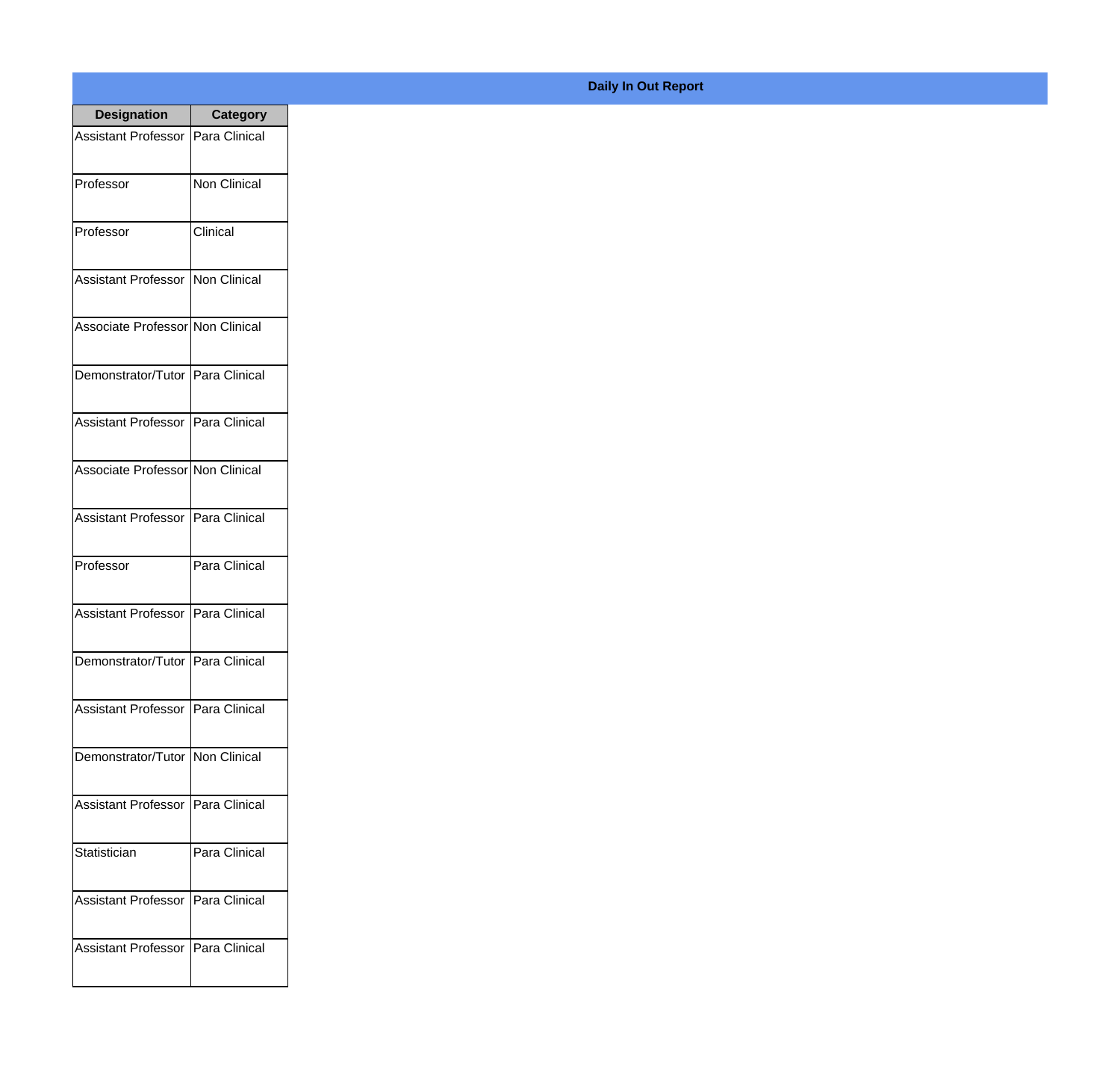|                                                  |                                                       |             |          |          | <b>Daily In Out Report</b> |             |                             |
|--------------------------------------------------|-------------------------------------------------------|-------------|----------|----------|----------------------------|-------------|-----------------------------|
| Government<br>Medical College,<br>Khandwa        | DR PRAMILA VERMA 28 Jul 2021                          |             | 12:16:47 | 18:43:29 | 06:27                      | P           | Paediatrics                 |
| Government<br>Medical College,<br>Khandwa        | <b>DR SIDDHARTH</b><br><b>BANODE</b>                  | 28 Jul 2021 | 10:09:06 | 16:20:10 | 06:11                      | P           | Pharmacology                |
| <b>Government</b><br>Medical College,<br>Khandwa | <b>DR PRIYA KAPOOR</b><br>IKAPOOR                     | 28 Jul 2021 | 10:42:02 |          | 00:00                      | E           | Pathalogy                   |
| <b>Government</b><br>Medical College,<br>Khandwa | <b>DR RAKESH SINGH</b><br><b>HAZARI</b>               | 28 Jul 2021 | 12:35:56 |          | 00:00                      | E           | Pathalogy                   |
| Government<br>Medical College,<br>Khandwa        | <b>DR NISHA</b><br><b>KAITHWAS</b>                    | 28 Jul 2021 | 13:31:24 |          | 00:00                      | E           | Psychiatry                  |
| Government<br>Medical College,<br>Khandwa        | <b>DR RAJU</b>                                        | 28 Jul 2021 | 10:10:37 | 17:53:50 | 07:43                      | P           | Forensic<br>Medicine        |
| Government<br>Medical College,<br>Khandwa        | <b>DR RANJEET</b><br><b>BADOLE</b>                    | 28 Jul 2021 | 11:04:03 |          | 00:00                      | E           | <b>General Medicine</b>     |
| Government<br>Medical College,<br>Khandwa        | <b>DR ASHOK</b><br><b>BHAUSAHEB NAJAN</b>             | 28 Jul 2021 | 10:10:43 | 10:10:53 | 00:00                      | AB          | Forensic<br>Medicine        |
| Government<br>Medical College,<br>Khandwa        | <b>DR ASHOK</b><br><b>BHAUSAHEB NAJAN</b>             | 28 Jul 2021 | 17:54:27 |          | 00:00                      | AB          | Forensic<br>Medicine        |
| <b>Government</b><br>Medical College,<br>Khandwa | <b>DR NITESHKUMAR</b><br>KISHORILAL<br><b>RATHORE</b> | 28 Jul 2021 | 09:58:56 |          | 00:00                      | E           | Pharmacology                |
| <b>Government</b><br>Medical College,<br>Khandwa | <b>DR PRIYESH</b><br><b>MARSKOLE</b>                  | 28 Jul 2021 | 13:24:48 | 17:59:30 | 04:35                      | P           | Community<br>Medicine       |
| Government<br>Medical College,<br>Khandwa        | <b>DR SANGEETA</b><br><b>CHINCHOLE</b>                | 28 Jul 2021 | 11:03:21 |          | 00:00                      | E           | Physiology                  |
| Government<br>Medical College,<br>Khandwa        | DR NISHA MANDLOI<br><b>PANWAR</b>                     | 28 Jul 2021 | 09:55:49 |          | 00:00                      | E           | Obstetrics &<br>Gynaecology |
| Government<br>Medical College,<br>Khandwa        | <b>DR JITENDRA</b><br><b>AHIRWAR</b>                  | 28 Jul 2021 | 11:27:06 | 17:54:03 | 06:27                      | P           | Pathalogy                   |
| Government<br>Medical College,<br>Khandwa        | <b>DR MUKTESHWARI</b><br><b>GUPTA</b>                 | 28 Jul 2021 | 11:27:15 | 17:15:15 | 05:48                      | P           | Pharmacology                |
| Government<br>Medical College,<br>Khandwa        | DR PURTI AGARWAL<br>SAINI                             | 28 Jul 2021 | 10:43:37 |          | 00:00                      | E           | Pathalogy                   |
| Government<br>Medical College,<br>Khandwa        | DR YASHPAL RAY                                        | 28 Jul 2021 | 11:33:04 |          | 00:00                      | $\mathsf E$ | Anatomy                     |